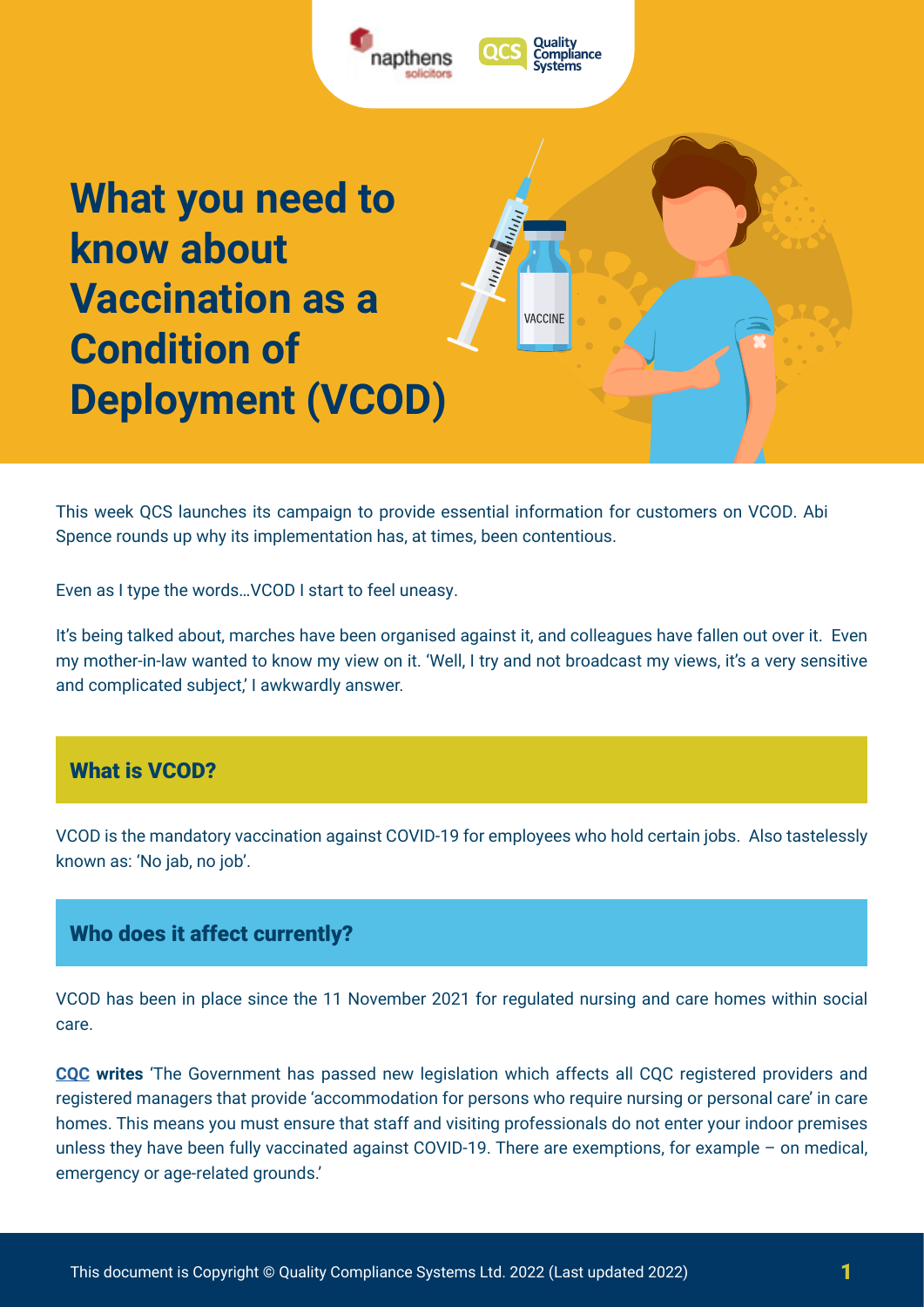

### Who else comes into scope?

New legislation was approved on the 6 Jan 2022 which amended the Health and Social Care Act 2008 (Regulated Activities) Regulations 2014, extending the scope to health and the rest of regulated social care in England.

## What does this mean?

It means staff can only be deployed to direct, face-to-face contact with patients and service users if they have been vaccinated with a complete course (2 doses) of approved COVID-19 vaccine (subject to specific exemptions). The VCOD regulations allow a grace period for compliance and the requirement will come into force on 1 April 2022.

Workers who are in scope will have to receive their first vaccination dose by 3 February 2022 (eight weeks are required between first and second doses). Further information can be found for healthcare workers [here](https://www.england.nhs.uk/coronavirus/wp-content/uploads/sites/52/2022/01/C1545-update-vcod-for-healthcare-workers-phase-2-implementation.pdf) and wider social care [here.](https://www.gov.uk/government/publications/vaccination-of-workers-in-social-care-settings-other-than-care-homes-operational-guidance)

# What's the contention?

The first issue relates to freedom of choice. This is something that has dogged this controversial issue, whether the state should mandate frontline workers to be vaccinated. Some see what happens to their own body as a private matter of choice rather than a matter for the Government to impose.

#### Delay or Scrap

Further friction has been caused as many organisations have asked the Government to delay VCOD for NHS and the wider CQC regulated health and social care workforce. This would mean social care staff in residential homes would have already been mandated to receive the COVID-19 vaccination, have been redeployed or have already lost their jobs, while others, including the NHS could possibly delay or even stop the mandate.

The [Royal College of Nursing](https://www.rcn.org.uk/get-help/rcn-advice/covid-19-and-mandatory-vaccination) says 'vaccines as a condition of employment may further marginalise those who remain unvaccinated, rather than support them to access vaccination. We have also expressed our concerns around the potential impact of mandatory vaccination on many levels, not least on retention of staff which will put further pressure on service capacity during a highly pressured time for the health and care services.'